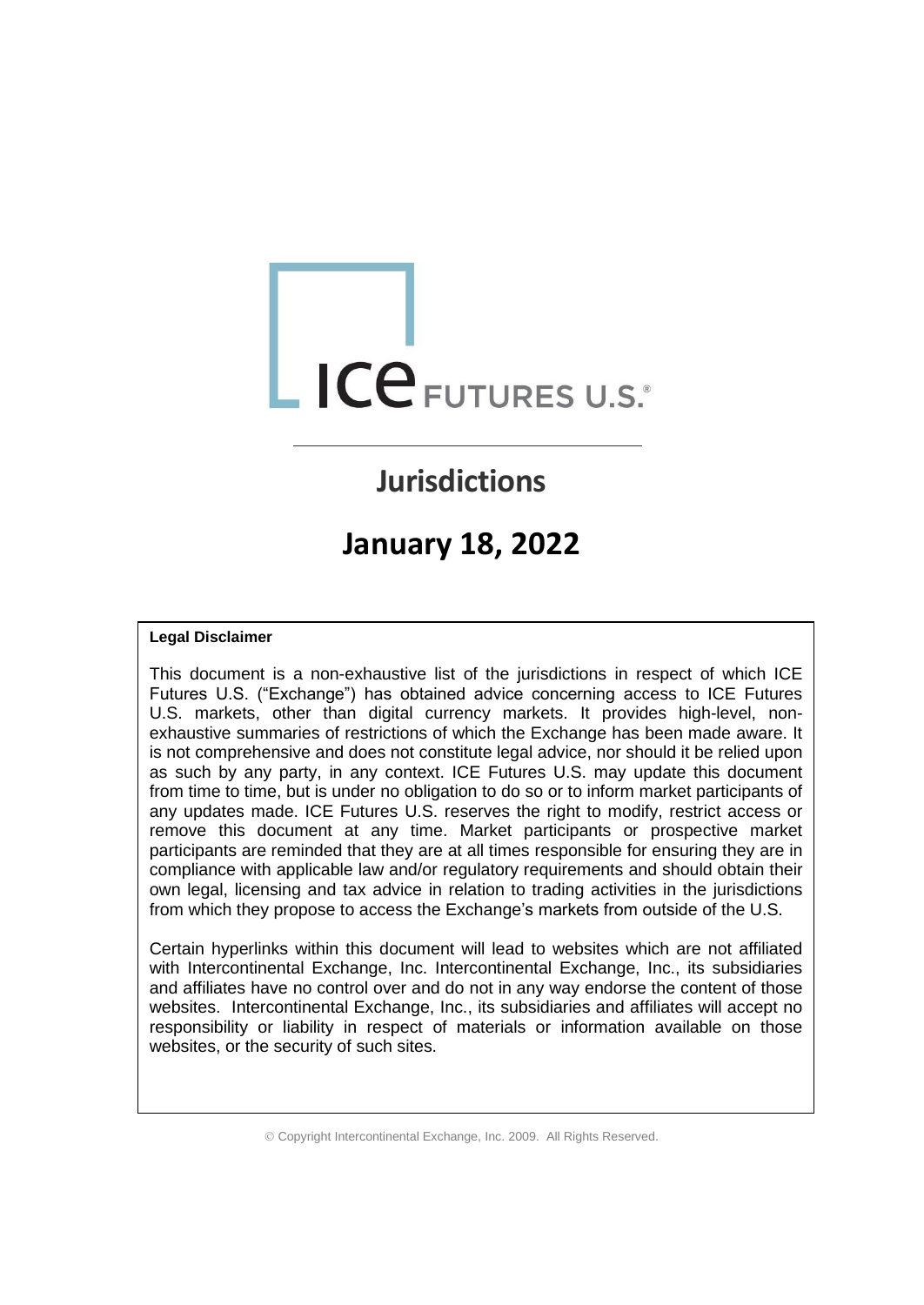

# **Table of Contents**

| 1. |                                                                                                                                   |  |  |
|----|-----------------------------------------------------------------------------------------------------------------------------------|--|--|
|    | 1.1.<br>1.2.<br>1.3.<br>1.4.<br>1.5.<br>1.6.                                                                                      |  |  |
| 2. |                                                                                                                                   |  |  |
|    | 2.1.<br>2.2.<br>2.3.<br>2.4.<br>2.5.<br>2.6.<br>2.7.<br>2.8.<br>2.9.<br>2.10.<br>2.11<br>2.12.<br>2.13.<br>2.14.<br>2.15<br>2.16. |  |  |
| 3. |                                                                                                                                   |  |  |
|    | 3.1.<br>3.2.<br>3.3.<br>3.4.<br>3.5.<br>3.6.<br>3.7.<br>3.8.<br>3.9.                                                              |  |  |
| 4. |                                                                                                                                   |  |  |
|    | 4.1.<br>4.2.<br>4.3<br>4.4                                                                                                        |  |  |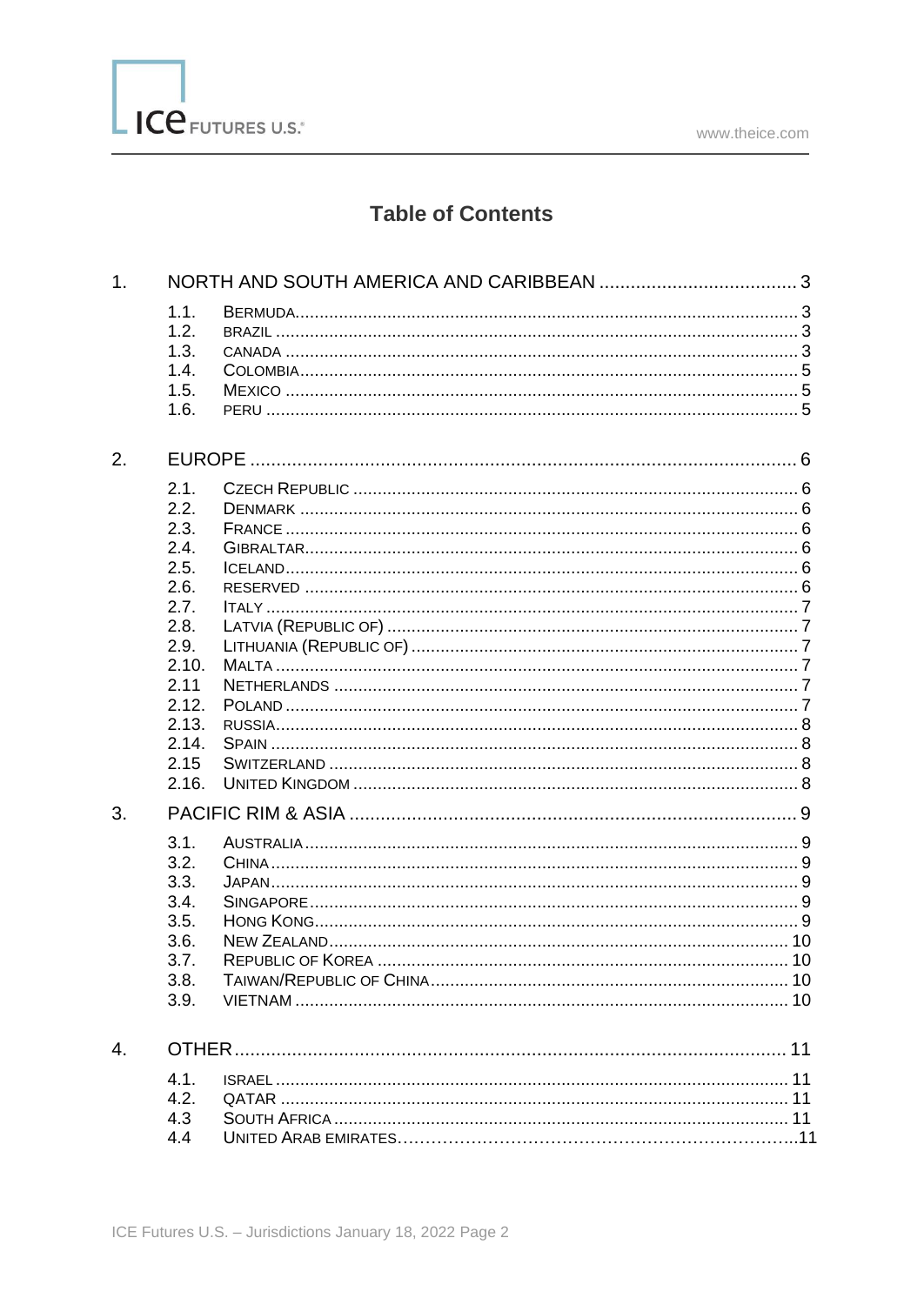# **1. NORTH AND SOUTH AMERICA AND CARIBBEAN**

# **1.1. Bermuda**

On 27 March 2007, the Bermuda Monetary Authority ("BMA") confirmed that the Exchange does not require any formal license or authorisation in order to offer access to its electronic trading screens to companies based in Bermuda. However, any Bermuda-based entity wishing to access the Exchange should consult with the BMA prior to seeking access.

#### **1.2. Brazil**

On October 14, 2009, the Comissao de Valores Mobliarios ("CVM") authorized ICE Futures U.S. to provide trading access screens to broker dealers appropriately registered in Brazil with the CVM and for which ICE Futures U.S. has received approval from the CVM. Currently, the following Brazilian broker dealers are approved to provide screens in Brazil:

- BGC Liquidez Distribuidora De Titulos E Valores Mobiliarios LTDA
- Santander Corretora de Cambio e Valores Mobiliarios S/A
- Hencorp Commcor DTVM, LTDA
- Nova Futura Corretora De Titulos E Valores Mobiliarios LTDA
- ICAP DO Brasil CTVM LTDA
- J.P. Morgan C.C.V.M. SA

Any CVM registered broker dealers interested in providing trading access screens should contact the ICE Futures U.S. Legal Department at (212)748-4021 or (212)748-4084.

# **1.3. Canada**

Each Province in Canada has its own regulatory requirements for the electronic execution of futures trades on a foreign-based exchange.

# **(A) Province of Alberta**

By order dated February 15, 2012, the Alberta Securities Commission recognized ICE Futures U.S., Inc. as an exchange under Section 62 of the Securities Act. Under the terms of the recognition order, ICE Futures U.S. may provide direct access to participants located in Alberta. Prior to being given direct access, participants located in Alberta must complete a Representation and Acknowledgement Form with ICE Futures U.S. Interested participants should contact the ICE Futures U.S. Legal Department at (212)748-4021.

# **(B) Province of Manitoba**

On 24 October 2007, the Manitoba Securities Commission confirmed that the Exchange does not require any formal authorization in order to offer access to its electronic trading screens to futures commission merchants ("FCM") registered either in the province or in the United States or to local market participants who rout their orders through a registered FCM.

# **(C) Province of Ontario**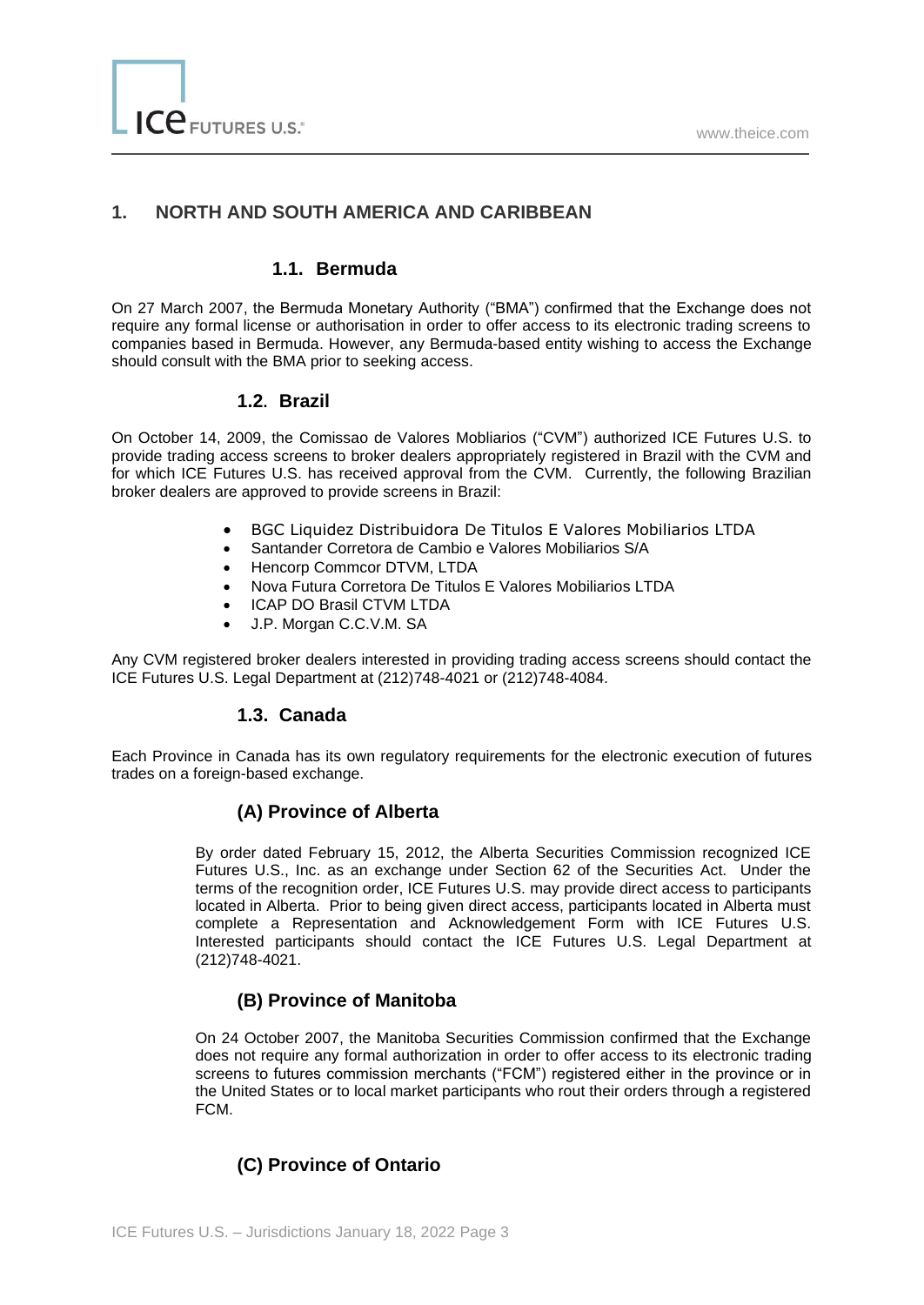By order dated September 1, 2009, the Ontario Securities Commission ("OSC") granted the request of ICE Futures U.S. for exemption from registration as a stock exchange or commodity futures exchange. In addition, the OSC exempted from registration trades in ICE Futures U.S. contracts executed by Hedgers who are ICE Futures U.S. Members or direct access users. Therefore, ICE Futures U.S. may only provide direct access to participants:

- (i) who are appropriately registered under the Ontario Commodity Futures Acts ("CFA") to trade ICE Futures U.S. Contracts; and
- (ii) who qualify for Hedger Relief under the CFA provided that the participant has submitted written confirmation that he: (1) is entitled to such relief; (2) acknowledges he is representing that he is a Hedger every time he enters an order; (3) acknowledges he is a market participant under the CFA; (4) will only enter trades for his own account; (4) agrees to notify ICE Futures U.S. if he ceases to be a Hedger; agrees to notify ICE Futures U.S. if his registration or exemption has been terminated by the OSC.

All participants located in Ontario executing trades through the facilities of ICE Futures U.S. are advised that:

- (i) rights and remedies against the Exchange may only be governed by the laws of the United States, rather than the laws of Ontario and may be required to be pursued in the United States rather than in Ontario;
- (ii) the rules applicable to trading on the Exchange may be governed by the laws of the United States, rather than the laws of Ontario; and
- (iii) the Exchange is regulated by the Commodity Futures Trading Commission ("CFTC"), rather than the OSC.

# **(D) Province of Québec**

On November 20, 2014, ICE Futures U.S. received an exemption from registration from the Autorité des marchés financiers, which allows the Exchange to provide access to its electronic trading system to the following persons having a place of business in Québec:

- 1. Duly Registered Dealers under the Derivatives Act who are acting on their own behalf or on behalf of others [*Prior to receiving access to the electronic trading system, Dealers registered under the Derivatives Act, must provide ICE Futures*  U.S. with a letter issued by the Investment Industry Regulatory Organization of *Canada confirming its compliance with the rules of such organization]*; and
- *2.* Québec Accredited Counterparties, other than duly registered Dealers under the Act, who are acting on their own behalf or on behalf of others where duly registered to do so [*Prior to receiving access to the electronic trading system, an accredited counterparty, other than a dealer registered under the Act, must provide ICE Futures U.S. with either (a) a written commitment confirming that it will act exclusively on its own behalf or (b) if it will be acting on behalf of others as an advisor].*

Market participants from Québec may not clear or accept liability for trades executed by others and may not be members of a company responsible for clearing and settling transactions effected through the ICE Trading Platform.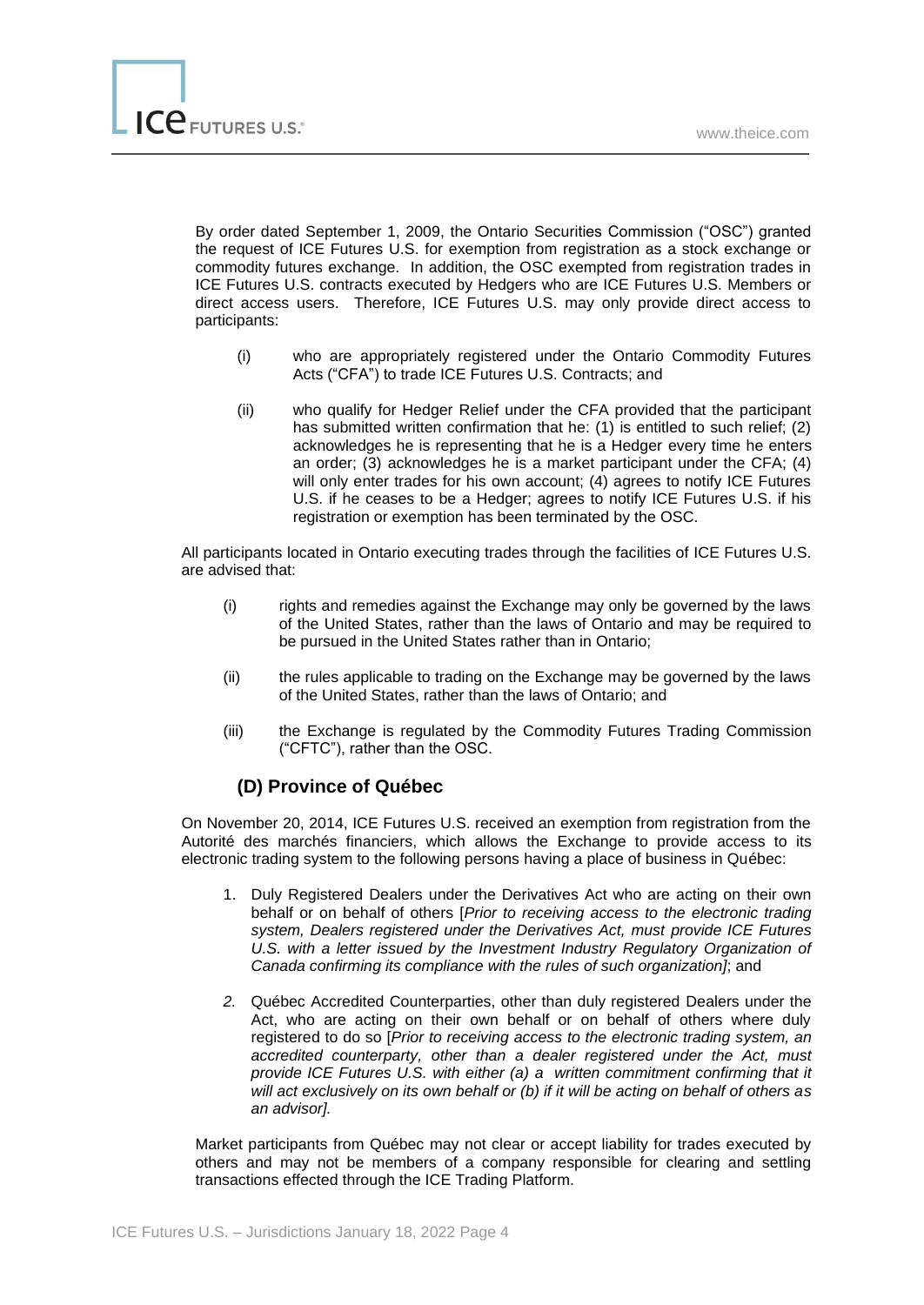# **1.4. Colombia**

The Exchange has received legal advice confirming that it does not need to secure any regulatory authorisation or permission in order to allow access to companies in Colombia. Please note that Colombian intermediaries, commercial banks and financial corporations are prohibited by law from entering into transactions in commodity derivatives.

# **1.5. Mexico**

The Exchange has received legal advice confirming that it does not need to secure any regulatory authorisation or permission in order to allow access to companies and individuals in Mexico, but that Mexican intermediaries, commercial banks and financial corporations regulated by Banco de Mexico and other financial authorities are prohibited by law from entering into transactions in commodity derivatives on the ICE Platform. ICE Futures U.S. Members wishing to trade through Registered Individuals employed by Mexican companies should seek tax advice.

#### **1.6. Peru**

The Exchange has received legal advice confirming that it does not need to secure any regulatory authorization or permission in order to allow access to participants located in Peru. Notwithstanding, any advertising or public offering of the ICE products may only be performed in-country by authorized brokerage firms supervised by the Peruvian Securities Regulator (*Superintendencia de Mercado de Valores*) or investment banks supervised by the Peruvian Banking, Insurance and Pension Fund Regulator (*Superintendencia de Banca, Seguros y Administradoras Privadas de Fondos de Pensiones*).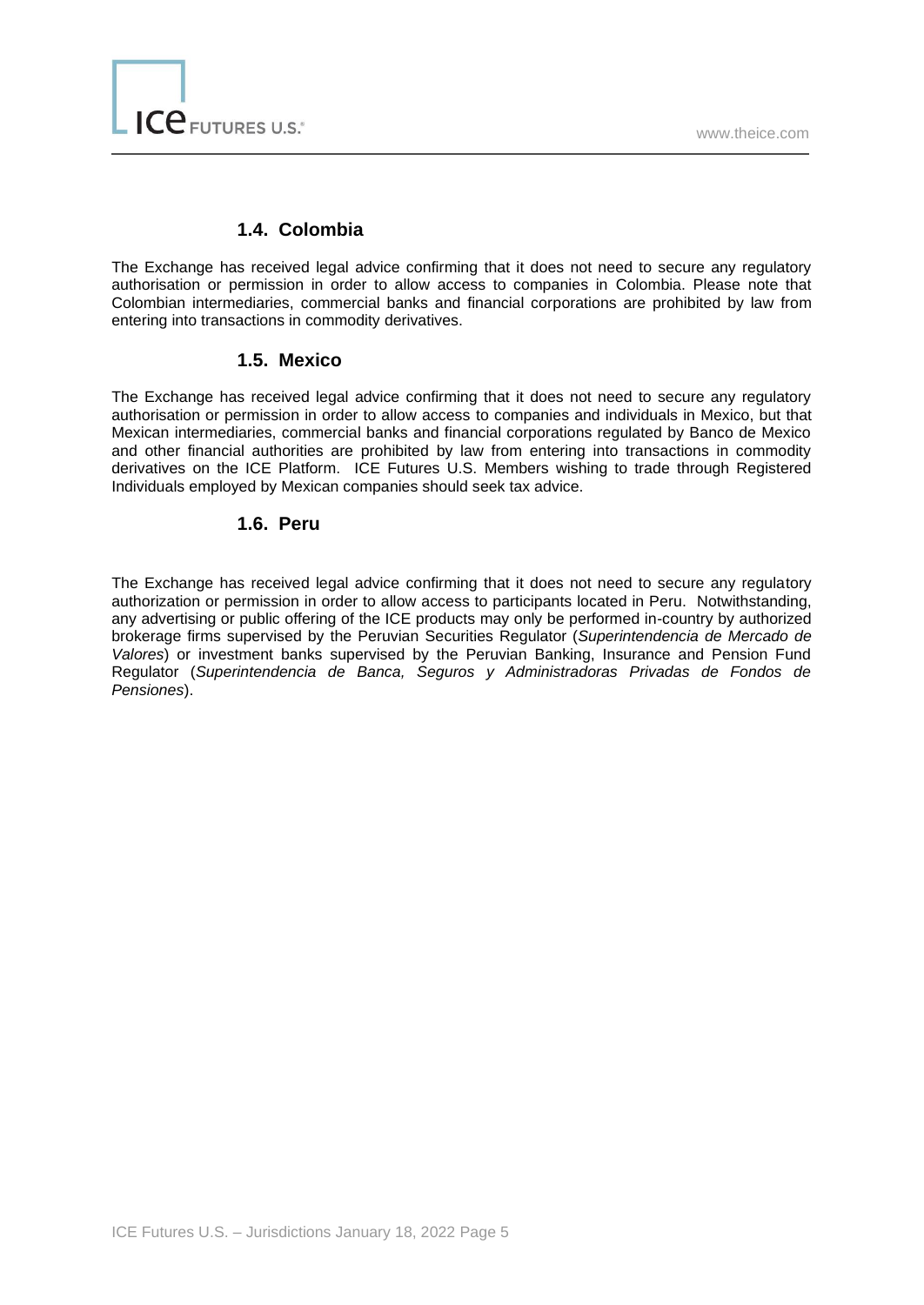#### **2. EUROPE**

**\*\*The EU requires that certain packaged retail and insurance-based investment products ("PRIIPS") have Key Information Documents ("KIDS") for investors. KIDS may be obtained on ICE Futures U.S. website under the heading Key Information Documents\*\*** [\(https://www.theice.com/futures-us/documents/kid\)](https://www.theice.com/futures-us/documents/kid)

# **2.1. Czech Republic**

By letter dated 07 February 2007, the Czech Securities Commission confirmed that ICE Futures U.S. does not require authorisation in order to offer its trading screens to investment firms based in the Czech Republic.

#### **2.2. Denmark**

On 06 February 2007, Finanstilsynet confirmed that the Exchange does not require authorisation or recognition under the Danish Securities Trading Act to place trading screens in Denmark for the purposes of enabling Danish firms to trade ICE Futures U.S. contracts electronically.

#### **2.3. France**

The Exchange is considered a regulated market in derivative financial instruments in France pursuant to article L.423-1 of the Code monétaire et financier, following the merger of the Coffee, Sugar and Cocoa Exchange Inc and the New York Cotton Exchange which had been separately recognised by the Arrêté of September 20, 1991. This recognition is limited to qualified investors (as defined in, and in accordance with, Articles L. 411-2 and D. 411-1 of the French Monetary and Financial Code).

# **2.4. Gibraltar**

By letter dated 30 January 2007, the Financial Services Commission of Gibraltar confirmed there is no legislative or regulatory restriction on ICE Futures U.S. placing screens in Gibraltar. Consequently, Gibraltar-based companies undertaking proprietary trading may access the ICE Futures U.S. platform by order-routing via an ICE Futures U.S. Member. Any Gibraltar-based company seeking membership of ICE Futures U.S. must be licensed under the terms of the Financial Services Ordinance 1989.

# **2.5. Iceland**

The Financial Supervisory Authority of Iceland (FME) confirmed in a letter dated 08 February 2007 that ICE Futures U.S. may offer access to its electronic trading screens in Iceland and offer membership to Icelandic regulated investment firms without obtaining authorization form the FME.

# **2.6. Reserved**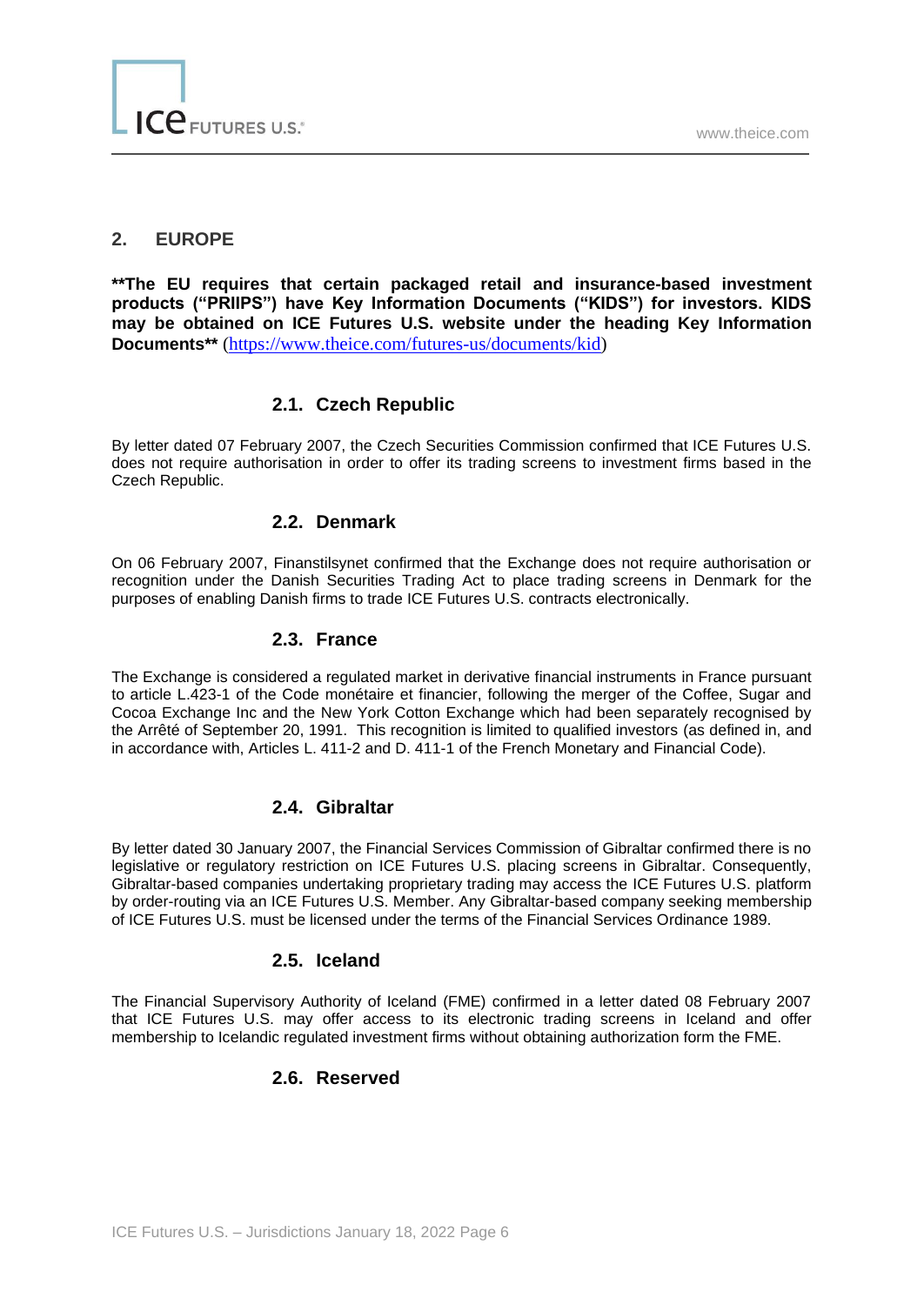# **2.7. Italy**

On April 3 2013, the Commissione Nazionale per le Societa e la Borsa ("Consob") adopted a final resolution recognizing ICE Futures U.S. as an authorized market for the purposes of Article 67, paragraph 2, of Legislative Decree no. 58/1998 (the Italian Financial Act). ICE Futures U.S. is now enrolled in the relevant register held by CONSOB and may freely operate in Italy. Members and participants seeking trading access from Italy should contact ICE Futures U.S. legal department at (212)748-4021.

# **2.8. Latvia (Republic of)**

On 05 February 2007, the Latvian Financial and Capital Market Commission confirmed that there are no legal obstacles to the placing of screens in Latvia for the electronic trading of ICE Futures U.S. contracts.

# **2.9. Lithuania (Republic of)**

On 22 February 2007, the Lithuanian Securities Commission confirmed that there are no legal obstacles to the placing of screens with firms located in Lithuania for the electronic trading of ICE Futures U.S. contracts.

#### **2.10. Malta**

By letter dated 1 March 2007, the Malta Financial Services Authority confirmed that ICE Futures U.S. does not require authorization under existing financial services legislation to offer its trading facilities and membership of the Exchange to participants from Malta.

# **2.11. Netherlands**

On 22 July 2008, the Dutch Ministry of Finance granted the Exchange's request for dispensation and is permitting Dutch market participants to have access to the electronic platform.

# **2.12. Poland**

The Polish Securities and Exchange Commission ("PSEC") confirmed in a letter dated 13 March 2007 that there is no legal obstacle to ICE Futures U.S. placing trading screens in Poland and offering membership to Polish firms. Any Polish firm wishing to act as an intermediary or broker must possess the relevant authorisation from PSEC in compliance with the Act of 26 October 2000 on Commodity Exchanges ("the Act").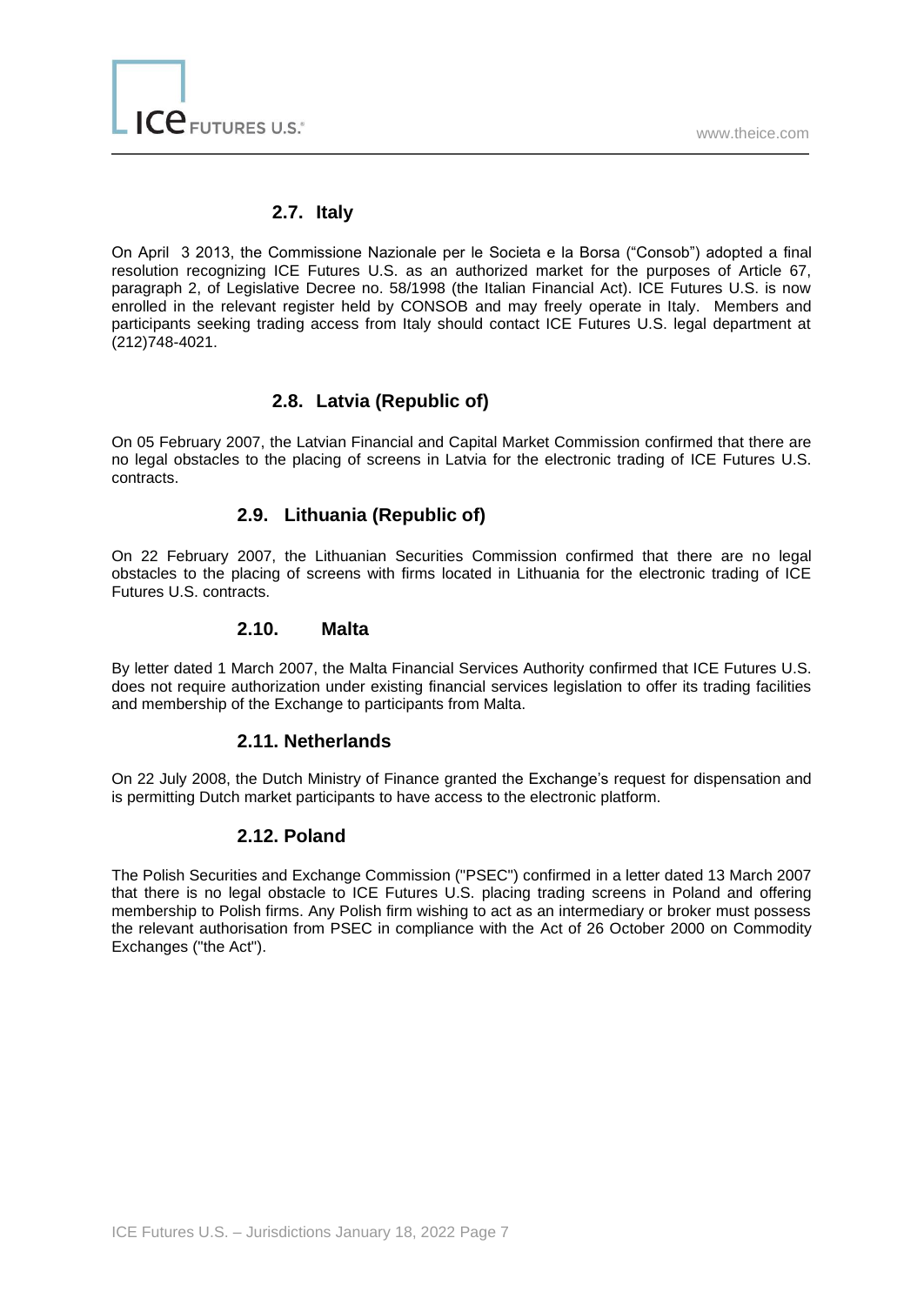#### **2.13 Russia**

The Exchange has received legal advice that it may allow access to the ICE Platform to Qualified Investors ("QIs"), pursuant to relevant Russia legislation. A "Certified QI" must only access ICE Futures U.S.'s markets via broker licensed by the Central Bank of Russia. A "QI by law" is not subject to this restriction. Firms should seek their own advice regarding the appropriate authorization from the relevant Russian authorities. Information contained herein is not an offer, or an invitation to make offers, sell, purchase, exchange or transfer any securities or financial instruments in Russia or to or for the benefit of any Russian person or any person in the Russian Federation, and does not constitute an advertisement or offering of any securities or financial instruments in Russia within the meaning of Russian securities laws to any person other than a QI. This information must not be passed on to third parties or otherwise be made publicly available in the Russian Federation. No security or financial instrument that may be accessible for trading through ICE has been, nor will it be, registered in the Russian Federation or admitted to public placement and/or public circulation in the Russian Federation. No such security or financial instrument is intended for "offering", "placement" or "circulation" in the Russian Federation.

# **2.14. Spain**

The Comisiόn Nacional del Mercado de Valores ("CNMV") advised the Exchange by letter dated March 15, 2007, that there is no legal requirement for ICE Futures U.S. to obtain the approval of the CNMV under the Spanish Securities Exchange Act to offer access to its markets via the ICE Platform to users in Spain. It should be noted that Investment Firms supervised by the CNMV must obtain its authorization prior to commencing operations on ICE Futures U.S..

# **2.15. Switzerland**

By order dated July 1, 2011, the Swiss Financial Market Supervisory Authority (FINMA) authorized ICE Futures U.S. to exercise activity as a foreign stock exchange in Switzerland. The Exchange has received confirmation from the FINMA that there are no requirements regarding the status of trading participants that may be admitted to foreign exchanges.

# **2.16. United Kingdom**

On 17 May 2007, the Exchange was recognised by the UK's Financial Services Authority as an overseas investment exchange under section 292 of the Financial Services and Markets Act 2000. Recognition allows the Exchange to solicit Members and expand access to electronic trading in the U.K.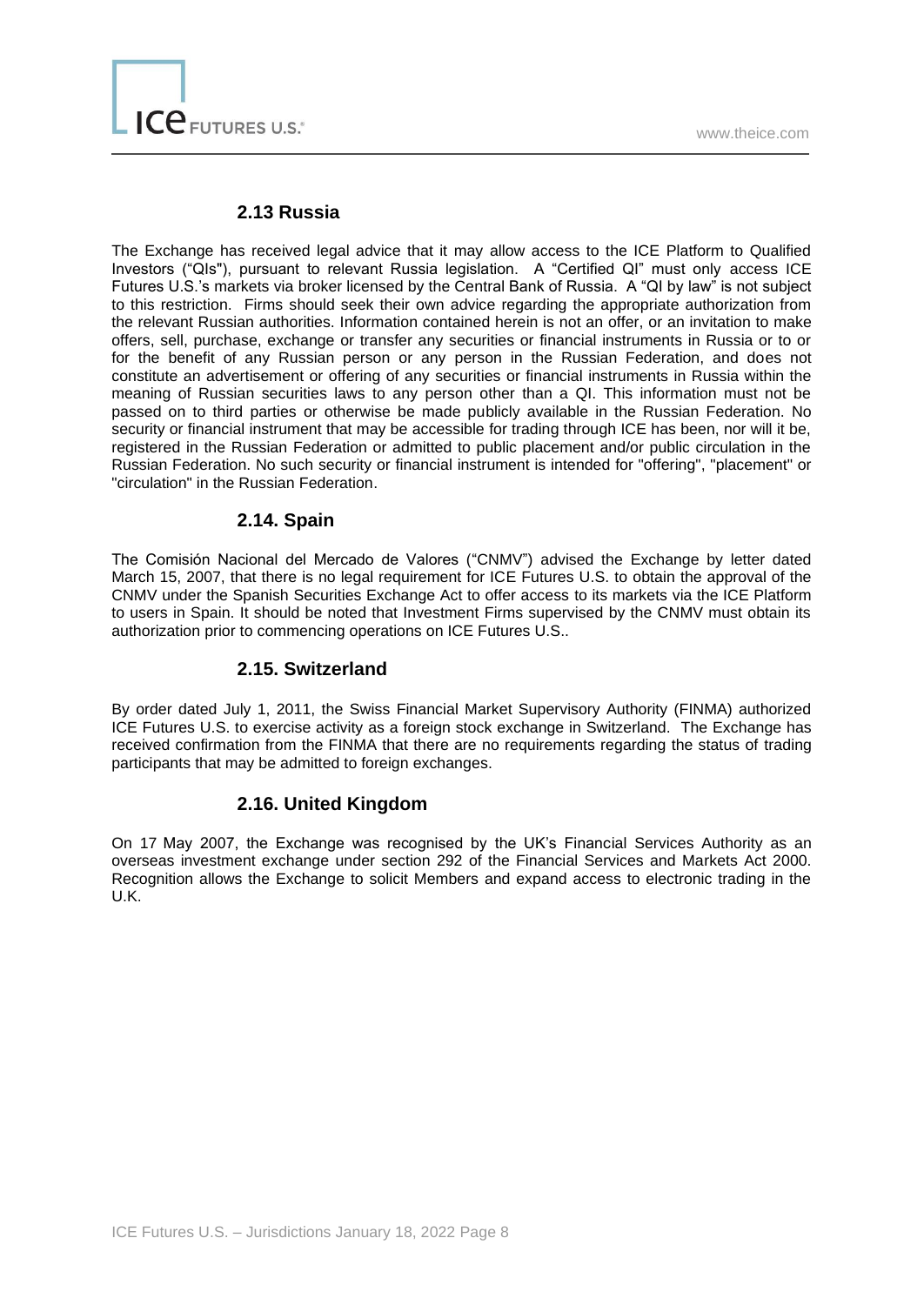# **3. PACIFIC RIM & ASIA**

# **3.1. Australia**

On 3 November 2017, the Australian Securities and Investments Commission ("ASIC") granted ICE Futures U.S. an Australian Market Licence ("AML") to operate its financial market in Australia under section 795B(2) of the *Corporations Act 2001* (Cth) ("Corporations Act"). Pursuant to the conditions set out in the AML, ICE Futures U.S., may only provide direct access in Australia to participants that hold an Australian financial services licence ("AFSL") that permits trading in derivatives of the same kind as those that can be traded on ICE Futures U.S., unless the participant is exempt under Australian law from the requirement to hold an AFSL in relation to that direct access.

Participants located in Australia may not trade on ICE Futures U.S. on behalf of "retail clients" (as defined in the Corporations Act) and may only provide order routing access to ICE Futures U.S. to persons that hold an AFSL that permits trading in derivatives of the same kind as those that can be traded on ICE Futures U.S., or who are exempt under Australian law from the requirement to hold such an AFSL.

# **3.2. China**

Chinese market participants are prohibited from directly or indirectly trading Bitcoin (USD) futures and options and/or any other digital asset products on ICE Futures U.S.

# **3.3. Japan**

The Exchange has received legal advice that there is no legal impediment to Japanese–based companies trading ICE Futures U.S. products on the ICE Platform. Japanese-based companies seeking to trade Bakkt® Bitcoin (USD) Monthly Futures or Options Contracts should contact the Exchange's Membership department [\(ICEFuturesUSMembership@TheIce.com\)](mailto:ICEFuturesUSMembership@TheIce.com).

#### **3.4. Singapore**

On 18 June 2008, the Monetary Authority of Singapore formally recognized ICE Futures U.S. as a Recognized Market Operator in Singapore under Section 8(2) of the Securities and Futures Act (Cap. 289). Under the terms of recognition, ICE Futures U.S. may only allow "professional investors", "accredited investors" and "expert investors" (as those terms are defined in the appropriate statutes of Singapore) which operate in Singapore to trade directly on ICE Futures U.S.' markets.

# **3.5. Hong Kong**

On May 6, 2009, the Securities and Futures Commission of Hong Kong authorized ICE Futures U.S. to provide automated trading services in Hong Kong under Section 95(2) of the Securities and Futures Ordinance ("SFO"). Pursuant to the conditions of authorization, ICE Futures U.S. may only provide direct access in Hong Kong to Members or users who are licensed or authorized under the SFO. In addition, unlicensed firms that are located in Hong Kong which are engaged solely in proprietary trading may access the Exchange through a Hong Kong intermediary that is also an Exchange member or through a foreign registered intermediary.

(i) Members or users who are licensed or authorized under the SFO; or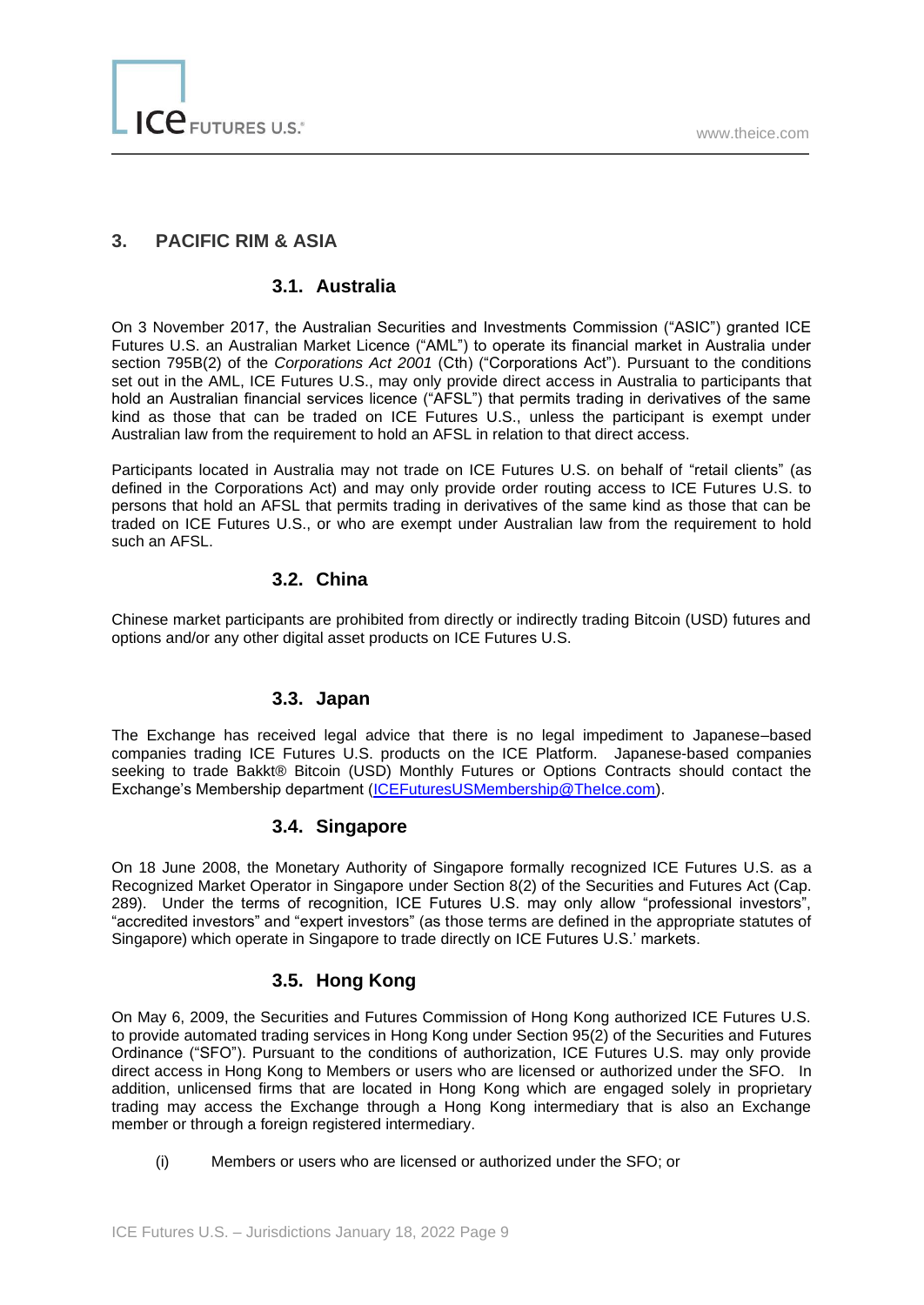

(ii) users who are guaranteed by a Clearing Member that is licensed or authorized under the SFO.

# **3.6. New Zealand**

On April 11, 2013, the New Zealand Gazette published a Notice issued by the Financial Markets Authority under section 37(8) of the New Zealand Securities Markets Act 1988 ("SMA") declaring ICE Futures U.S. to be authorized to conduct a futures market in New Zealand and therefore to be an Authorised Futures Exchange. Members and participants with Direct Access located in New Zealand must be authorized to carry on the business of dealing in futures contracts under Part 3 of the SMA, unless the participant is engaged solely in proprietary trading. Members and participants seeking trading access from New Zealand should contact ICE Futures U.S. legal department at (212)748- 4021.

# **3.7. Republic of Korea**

The Exchange has received confirmation from the Financial Supervisory Commission of Korea ("FSC") that there are no impediments to providing direct access to futures dealers authorized by the FSC located in Korea. Furthermore, market participants located in Korea may also trade ICE Futures U.S. products through such authorized futures dealers

# **3.8. Taiwan/Republic of China**

ICE Futures U.S. is a qualified foreign futures exchange under Article 5 of the Futures Trading Act. Licensed futures commission merchants in Taiwan may trade the following ICE Futures U.S. Contracts:

(i) Coffee Futures; (ii) Coffee Options; (iii) Sugar No. 11 Futures; (iv) Sugar No. 11 Options; (v) Cocoa Futures; (vi) Cocoa Options; (vii) Cotton Futures; (viii) Cotton Options; (ix) FCOJ Futures; (x) USDX Futures; (xi) Russell 1000 Mini Index Futures; (xii) Russell 2000 Mini Index Futures (xiii) NYSE FANG+™ Index Futures

Members and participants seeking to access the market from Taiwan or give trading access to Taiwan-based clients should take appropriate legal and tax advice prior to setting up such trading access.

#### **3.9 Vietnam**

The Exchange has received legal advice confirming that it does not need to secure any regulatory authorization or permission in order to allow access to participants located in Vietnam. However, trading by participants in this jurisdiction may be limited to hedging. Other restrictions may also apply to Vietnamese individuals and businesses and the trading of certain classes of products such as gold, foreign exchange and securities index futures may be prohibited under Vietnamese law. Participants looking to access the Exchange from this jurisdiction are advised to seek the opinion of counsel.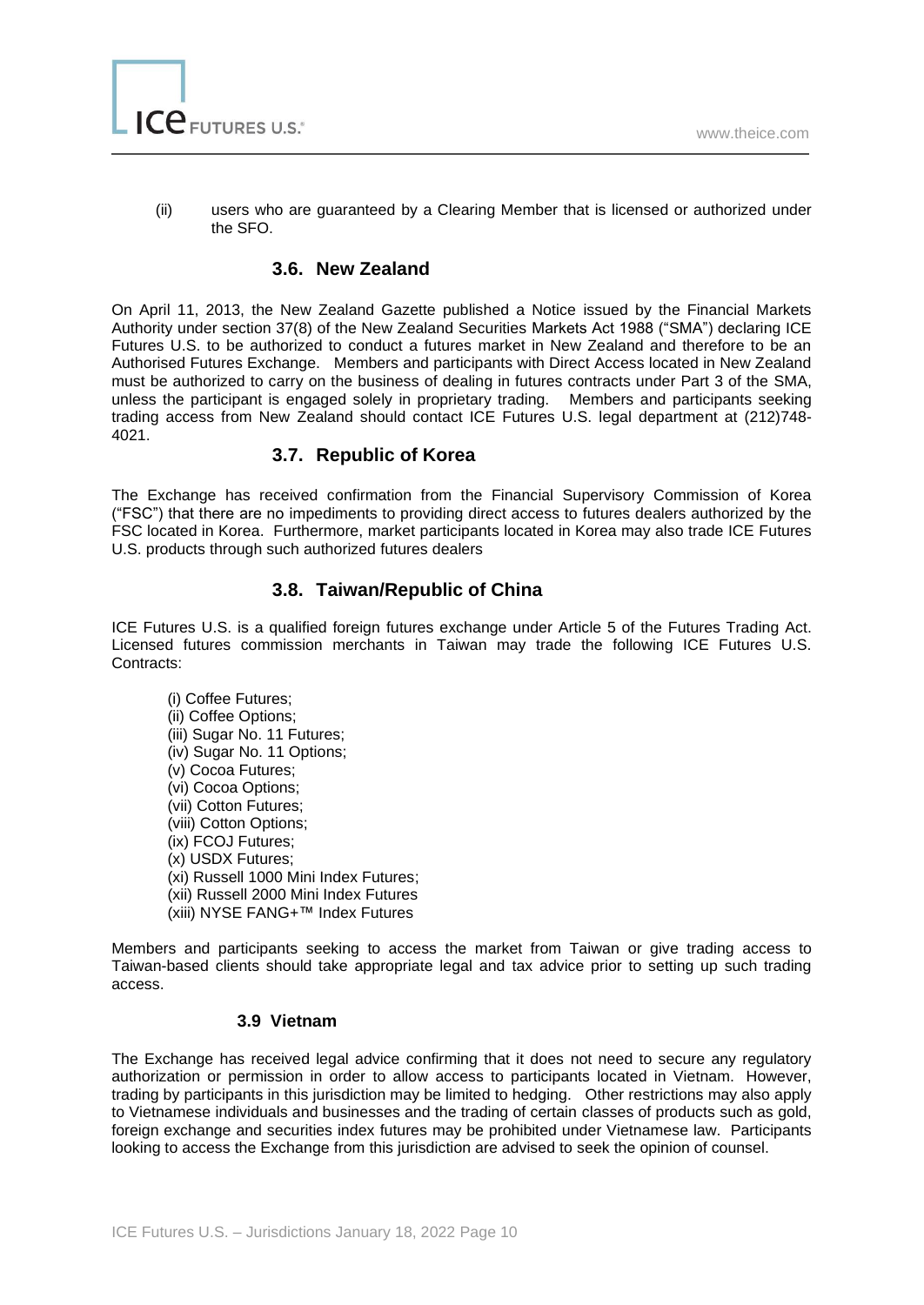# **4. OTHER**

.

#### **4.1 Israel**

On 31 March 2020, the Israel Securities Authority (the 'ISA') granted the Exchange authorization to offer direct trading access to certain investors based in Israel. The authorization permits the Exchange to provide direct access to investors listed in the First Addendum of the Securities Law 5728-1968 ("Qualified Institutions"), but excluding individuals listed in paragraph (12) thereof. Such Qualified Institutions may only engage in proprietary trading and may not execute trades for any other party.

The services offered to investors in Israel will not include any futures or options on futures that are based on securities which are traded on an Exchange in Israel, except for securities of dual-listed Israeli corporations that are traded both in Israel and abroad.

In accordance with the terms of the authorization granted by the ISA, the Exchange may only engage in limited marketing and solicitation activities with respect to Qualified Investors located in Israel. Members, market participants and Israel-based investors should seek their own legal advice and/or consult with the ISA to ensure that they have the appropriate authorisations/exemptions prior to engaging in any Exchange related activities in Israel.

#### **4.2 Qatar**

On April 6, 2020, the Exchange received legal advice that it does not need to secure any regulatory authorization or permission in order to allow direct trading access to companies in Qatar. Members and participants are reminded that the Exchange does not solicit, or physically provide services in Qatar, in relation to the transactions in products listed on the Exchange.

Members seeking to access the market for the purpose of trading on behalf of Qatar-based clients should seek their own legal advice regarding appropriate authorization from the relevant Qatar authorities.

#### **4.3 South Africa**

The Exchange has received legal advice that the Exchange does not require a license from the Financial Services Board under either the Financial Advisory and Intermediary Services Act 2002 (the "FAIS Act") or the Securities Services Act 2004 to accept applications for Membership or to provide access to ICE Future U.S.'s electronic platform to its trading screens in South Africa. An applicant for Membership would have to confirm that it has the appropriate regulatory approvals (if necessary) in South Africa. Members should seek their own advice in relation to legal and regulatory issues under the FAIS Act before operating in, canvassing for, marketing or advertising their services in South Africa.

# **4.4 United Arab Emirates**

The Securities & Commission Authority of the UAE (the 'Authority') confirmed that it has no objection to the Exchange offering trading access in the UAE or offering membership to ICE Futures U.S. to SCA licensed commodities brokers. The Exchange has also received guidance that commercial users located in the UAE may have trading access.